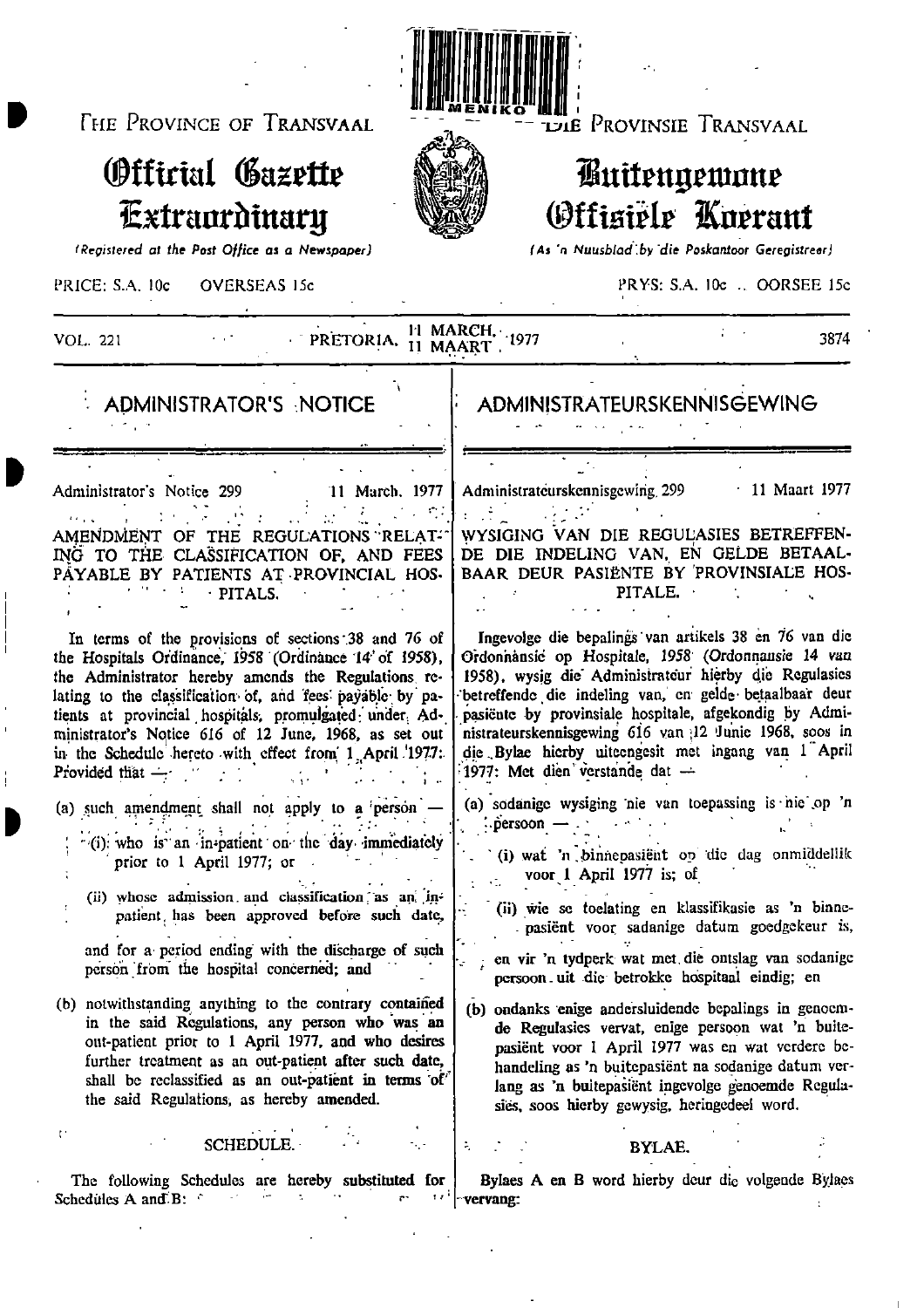| 言                |                                                             |                                                                                                                                                                                                             | $\tilde{\bullet}$<br><b>SOC</b> | 13260                                                                            | 10140<br>13260                     |                                                                 |                                                                  |                                                                                                                                                           | ິວມ<br>$\overline{58}$                          | 7020                            | ۹۵<br>240                                                       | $\sim$<br><b>280</b>                                                            | 095               |                                         |                                                                   | 忘         |
|------------------|-------------------------------------------------------------|-------------------------------------------------------------------------------------------------------------------------------------------------------------------------------------------------------------|---------------------------------|----------------------------------------------------------------------------------|------------------------------------|-----------------------------------------------------------------|------------------------------------------------------------------|-----------------------------------------------------------------------------------------------------------------------------------------------------------|-------------------------------------------------|---------------------------------|-----------------------------------------------------------------|---------------------------------------------------------------------------------|-------------------|-----------------------------------------|-------------------------------------------------------------------|-----------|
| Ξ                |                                                             |                                                                                                                                                                                                             | $\overline{\mathbf{c}}$<br>8    | 000 81                                                                           | ದ್<br><b>385</b>                   |                                                                 |                                                                  |                                                                                                                                                           | ب ص<br><b>88</b>                                | -10<br>\$8                      | 9,4<br>1760                                                     | u<br>345                                                                        | 440               |                                         |                                                                   | ٠.<br>Ξ   |
| ే                |                                                             |                                                                                                                                                                                                             | ದ .<br>8                        | ົ⊼⊐<br>$\frac{25}{25}$                                                           | $\Xi_{\infty}$<br>280              |                                                                 |                                                                  |                                                                                                                                                           | $\infty$<br>88,                                 | :009 S                          | ب ب<br>056-3<br>082                                             | ر<br>سوال<br>320                                                                | Ωć                |                                         |                                                                   | ్ర<br>n f |
| ت                |                                                             |                                                                                                                                                                                                             | ū<br>$\overline{g}$             | 000 SI<br>002 ON                                                                 | 7 300                              |                                                                 |                                                                  |                                                                                                                                                           | ∼⊷<br>88                                        | のい<br>88                        | 4800                                                            | ₽<br>88                                                                         | cά                |                                         |                                                                   |           |
| ∞                |                                                             | fied as Pivate patients.                                                                                                                                                                                    | Ξ,<br>Soo                       | 005 EIA<br>081 6                                                                 | ৩ন<br>$\frac{1}{88}$               |                                                                 |                                                                  |                                                                                                                                                           | いい<br><b>88</b>                                 | $rac{1}{68}$                    | 4,4<br>0981                                                     | ضرخ<br>$\frac{25}{280}$                                                         | 080               | Free                                    |                                                                   | œ         |
|                  |                                                             |                                                                                                                                                                                                             | ū<br>S.                         | 8160<br>12000                                                                    | $\frac{0918}{0073}$ .              |                                                                 |                                                                  |                                                                                                                                                           | ⊸∼<br>38                                        | 44<br><b>SS</b>                 | دروجة.<br>$\frac{25}{320}$                                      | دفا<br><b>AS</b>                                                                | 096<br>7          |                                         |                                                                   |           |
| c                |                                                             |                                                                                                                                                                                                             | 005 OI                          | 005 01<br>0210                                                                   | しつ<br>$\frac{1}{66}$               |                                                                 |                                                                  |                                                                                                                                                           | いね<br>38                                        | نب ج<br>$-000$                  | قعا قعا<br>380                                                  | Ü.<br>836                                                                       | $0+8$             |                                         |                                                                   | o۱<br>χ.  |
| ÷<br>u           |                                                             |                                                                                                                                                                                                             | 0006                            | ۵۰<br>$\overline{\tilde{g}}\overline{\tilde{g}}$                                 | 4680                               |                                                                 |                                                                  |                                                                                                                                                           | やの<br>88                                        | دیا دیا<br>88                   | <b>WN</b><br>380<br>240                                         | ъ.,<br>220                                                                      | <b>22</b>         |                                         |                                                                   |           |
| ≏                |                                                             |                                                                                                                                                                                                             | د<br>ğ                          | ぃぃ<br>85                                                                         | <b>Sign</b>                        | be treated by their private doctors.                            | in terms of regulation 5(1)(d).                                  | including patients classified in terms of regulation<br>3(4)(a); and White persons who are members of<br>medical schemes classified as Hospital patients. | سا دیا<br><b>\$§</b>                            | یہ ب<br>88                      | いい<br>šģ                                                        | N<br>$\hat{z}$                                                                  | ĝ                 | patients in terms of regulation 5(1)(b) | terms of regulation 5(1)(a).                                      |           |
| ω                |                                                             |                                                                                                                                                                                                             | ō<br>$\frac{8}{2}$              |                                                                                  | 3180                               |                                                                 |                                                                  |                                                                                                                                                           | <b>WN</b><br>$rac{450}{120}$                    | いい<br>हैड़                      | $\mathbf{v}_{\mathbf{r}}$<br><b>826</b>                         | 480                                                                             | .<br>68t          |                                         |                                                                   | ta)       |
| Ņ                |                                                             |                                                                                                                                                                                                             | 4<br>ğ                          | 3060                                                                             | 2340<br>3060                       |                                                                 |                                                                  |                                                                                                                                                           | ∾-<br>38                                        | 88                              | 1:440                                                           | <b>\$8</b>                                                                      | 70.<br>š          |                                         |                                                                   | ĸ.        |
| Household        | Persons classified in terms of section 32 of the Ordinance. | Including patients clasified in terms of regulation 3(4)(b); persons<br>contemplated in regulation 4(2) who refuse to furnish information;<br>and White persons who are members of medical schemes, classi- | 123.00<br>R3.000                | $\begin{bmatrix} 0 & 0 & 0 \\ 0 & 0 & 0 \\ 0 & 0 & 0 \\ 0 & 0 & 0 \end{bmatrix}$ | <b>R1 0ver</b><br>R1 560<br>R2 040 | Hospital patients contemplated in regulation 4(1) who desire to | Exempted patients in terms of regulation '10, who are classified |                                                                                                                                                           | <u>ጆ</u><br><u>겨</u><br>c<br><b>gaga</b>        | $\Xi$<br>၉၂၉၀<br>၉၁၉၈           | <b>EAMILY</b><br>980 и<br>1890<br>1890 и                        | <b>DESPE</b><br>1955<br>1966<br>$\mathbf{r}$<br>$\bar{\mathbf{z}}_{\mathbf{H}}$ | Ξ,<br><b>R240</b> |                                         | Exempted patients in terms of regulation 10 who are classified in | Househ    |
|                  |                                                             |                                                                                                                                                                                                             | 005 1 8                         | $\frac{62}{100}$<br>1300<br>1300<br>1300                                         |                                    |                                                                 | ٠.,                                                              |                                                                                                                                                           | <b>R600</b><br><b>R780</b><br>SP<br><b>Dvci</b> | ਲੂ<br>ਬਾ<br><b>Org<br/>R540</b> | <b>TED</b><br>32<br>021<br>R480<br><b>Over</b><br><b>INCOME</b> | <b>DatAOC</b><br><b>Over</b><br>R120<br><b>R480</b><br>087                      | 55<br>⋗           |                                         |                                                                   |           |
|                  | ᠊ᠣ<br>ō                                                     | ᇦ<br><b>S</b>                                                                                                                                                                                               |                                 | ъ<br>↛                                                                           | Ġ<br>نیا                           | ٠<br>IJ                                                         | ᅲ<br>∸                                                           |                                                                                                                                                           | H<br>W                                          | $\mathbf{H}$<br>$\bullet$       | H<br><b>Un</b>                                                  | H                                                                               | Έ<br>.<br>د با    | 耳<br>j۷.                                | Ħ                                                                 |           |
|                  | Full-paying                                                 |                                                                                                                                                                                                             |                                 | Private.                                                                         |                                    |                                                                 |                                                                  |                                                                                                                                                           |                                                 | Part-paying                     |                                                                 |                                                                                 |                   | Free.                                   |                                                                   |           |
|                  |                                                             |                                                                                                                                                                                                             |                                 | <b>CATEGORIES</b>                                                                |                                    |                                                                 |                                                                  |                                                                                                                                                           |                                                 |                                 | <b>CATECORIES</b>                                               |                                                                                 |                   | $\mathcal{P}$                           |                                                                   |           |
|                  |                                                             |                                                                                                                                                                                                             | PATIENTS                        | <b>PRIVATE</b>                                                                   |                                    |                                                                 |                                                                  |                                                                                                                                                           |                                                 |                                 | PATIENTS                                                        | HOSPITAL                                                                        |                   |                                         |                                                                   |           |
| <b>HOUSEHOLD</b> | <b>AND</b>                                                  | <b>INCOME</b>                                                                                                                                                                                               | <b>B-FAMILY</b>                 | $\mathbf{S}$                                                                     | E BASED                            | <b>INCOM</b>                                                    | <b>A-COMPUTED</b>                                                |                                                                                                                                                           | $\overline{c}$                                  | ACCORDING                       | <b>GORIES</b>                                                   | Ţ                                                                               | 늣<br>Ē<br>ᆔ       |                                         | SIFICATION                                                        |           |
|                  |                                                             |                                                                                                                                                                                                             |                                 |                                                                                  | ٠,                                 |                                                                 | RACES                                                            | Ē                                                                                                                                                         |                                                 |                                 |                                                                 |                                                                                 |                   |                                         |                                                                   |           |
|                  |                                                             |                                                                                                                                                                                                             |                                 |                                                                                  | ALS.                               | HOSPIT                                                          | PROVINCIAL                                                       |                                                                                                                                                           | <b><i>IRANSVAAL</i></b>                         |                                 |                                                                 |                                                                                 |                   |                                         |                                                                   |           |
|                  |                                                             |                                                                                                                                                                                                             |                                 |                                                                                  | $\mathbf{Q}$<br>1958.              |                                                                 | <b>ORDINANCE</b>                                                 | <b>UNDER</b>                                                                                                                                              | <b>ATIONS</b>                                   | Π                               |                                                                 |                                                                                 |                   |                                         | ᡴ                                                                 | Ĕ<br>g    |
|                  |                                                             |                                                                                                                                                                                                             |                                 |                                                                                  |                                    |                                                                 | V.                                                               |                                                                                                                                                           |                                                 |                                 |                                                                 |                                                                                 |                   |                                         |                                                                   |           |

 $\begin{array}{c} \hline \end{array}$ 

I

 $\sim$ 

PROVINOIAL GAZETTE EXTRAÓRDINARY, II MARCH, 1977

 $\mathcal{A}$ 

 $\bar{\mathbf{z}}$  $\hat{\mathcal{L}}$   $\mathbf{1}$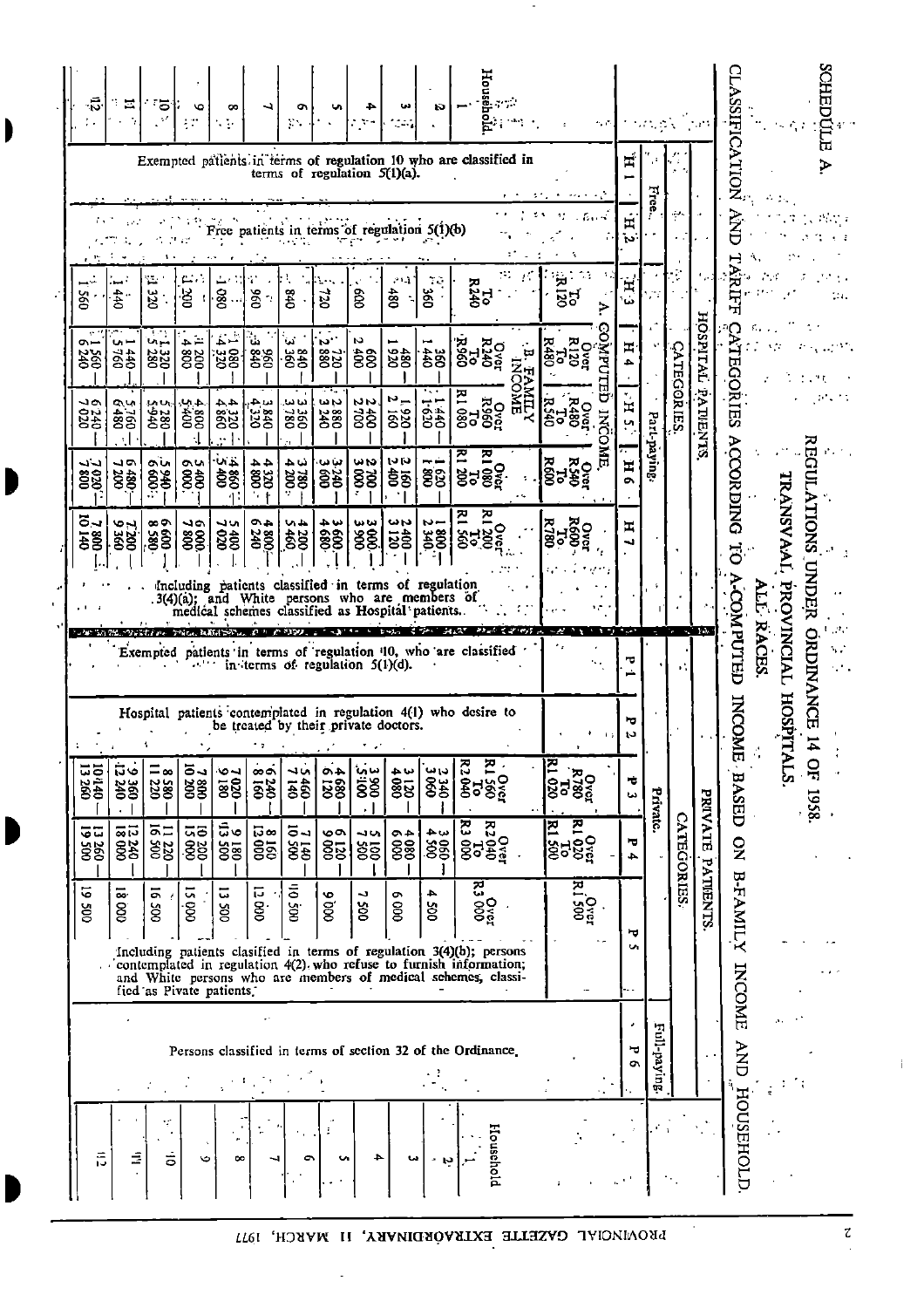| 12                                                                                                  | ≂                                         | Ġ                              | v                           | œ                        |                            | ۰                                | w                        |                                        | دمه                     | ÌЭ.                                                                                                                                                                                                              | Gesinstal                                                                                                                                                                                                                                                                                                                       |                               |                                                                     |                       |                  |                   |                          | INDELINGS PN                                              | BYLAE<br>۶          |
|-----------------------------------------------------------------------------------------------------|-------------------------------------------|--------------------------------|-----------------------------|--------------------------|----------------------------|----------------------------------|--------------------------|----------------------------------------|-------------------------|------------------------------------------------------------------------------------------------------------------------------------------------------------------------------------------------------------------|---------------------------------------------------------------------------------------------------------------------------------------------------------------------------------------------------------------------------------------------------------------------------------------------------------------------------------|-------------------------------|---------------------------------------------------------------------|-----------------------|------------------|-------------------|--------------------------|-----------------------------------------------------------|---------------------|
|                                                                                                     |                                           |                                |                             |                          |                            |                                  |                          | gulasie 5(1)(a) ingedeel word.         |                         |                                                                                                                                                                                                                  | Vrygestelde pasiënte ingevolge regulasie 10 wat ingevolge re-                                                                                                                                                                                                                                                                   |                               |                                                                     | H                     | $\sum_{i=1}^{n}$ |                   |                          |                                                           |                     |
|                                                                                                     |                                           |                                |                             |                          |                            |                                  |                          |                                        |                         | Vry pasiënte ingevolge regulasie 5(1)(b).                                                                                                                                                                        |                                                                                                                                                                                                                                                                                                                                 |                               |                                                                     | Ξ<br>LJ.              |                  |                   |                          |                                                           |                     |
| $\tilde{8}$                                                                                         | 440                                       | ΩC                             | 200                         | 80                       | 096                        | 0+8                              | oz.                      | $\hat{a}$                              | 480                     | $\tilde{8}$                                                                                                                                                                                                      | R240<br>R240                                                                                                                                                                                                                                                                                                                    |                               | <b>Asiz</b><br>۶.<br>몸                                              | E<br>دى               |                  |                   |                          | TARIEFKATEGORIEË                                          |                     |
| ິ~<br>38                                                                                            | ⊶ بی<br>35                                | ⊶ ما<br>380                    | ユチ<br>88                    | ≏<br><b>DSO</b>          | نیا<br><b>8%</b>           | ئما<br>380                       | Z<br>380                 | r,<br>\$\$                             | 38                      | <b>\$\$</b>                                                                                                                                                                                                      | <b>02159</b><br>82188                                                                                                                                                                                                                                                                                                           | <b>B. GESINS-</b><br>GNKOMSTE | E,<br><b>EKENDE</b><br><b><i><b>RHAR</b></i></b><br>RHAR<br>RHAR    | ፰<br>4                |                  |                   |                          |                                                           |                     |
| ∼∽<br>240                                                                                           | ົ<br>780                                  | いい<br>280                      | 4.4<br>ĝĝ                   | ∸<br>330                 | س ج<br>$\frac{840}{350}$   | ننا ننا<br>881                   | د د<br>880<br>240        | دردر<br>$\ddot{\tilde{g}}$             | n.<br><b>556</b>        | 430                                                                                                                                                                                                              | $\begin{bmatrix} 1 & 0 & 0 & 0 \\ 0 & 0 & 0 & 0 \\ 0 & 0 & 0 & 0 \\ 0 & 0 & 0 & 0 \\ 0 & 0 & 0 & 0 \\ 0 & 0 & 0 & 0 \\ 0 & 0 & 0 & 0 \\ 0 & 0 & 0 & 0 \\ 0 & 0 & 0 & 0 \\ 0 & 0 & 0 & 0 \\ 0 & 0 & 0 & 0 \\ 0 & 0 & 0 & 0 \\ 0 & 0 & 0 & 0 \\ 0 & 0 & 0 & 0 \\ 0 & 0 & 0 & 0 & 0 \\ 0 & 0 & 0 & 0 & 0 \\ 0 & 0 & 0 & 0 & 0 \\ $ |                               | <b><i><b>PARD</b></i><br/>PARD<br/>PARD<br/>PARD</b><br><b>DXXO</b> | H<br><b>Un</b>        |                  | <b>KATEGORIEË</b> | <b>HOSPITAALPASIBNTE</b> |                                                           |                     |
| ل ل<br>88                                                                                           | ۹۰<br><b>38</b>                           | an<br>88                       | an<br>88                    | جوسا<br>$\frac{22}{35}$  | 4.320<br>025               | 3780<br>081                      | <b>2,2,600</b><br>000,00 | 23000<br>2000                          | nn                      | 38                                                                                                                                                                                                               | 점<br>Ĭ,<br>8289                                                                                                                                                                                                                                                                                                                 |                               | <b>STTE</b><br><b>OSA<br/>RSA<br/>RSO</b>                           | H<br>$\bullet$        | Deelsbetalend.   |                   |                          | <b>VOLGENS</b>                                            | REGULASIES KRAGTENS |
| కే ఎ<br>$\overline{8}$                                                                              | دی<br><b>282</b>                          | $\infty$<br>88                 | $\frac{5000}{7000}$         | 1000                     | 4800<br>6:240              | 4 ب<br>38                        | ن ج<br>88                | 33,900                                 | いい<br>$\frac{25}{28}$   | ぃー<br>$rac{68}{68}$                                                                                                                                                                                              | E1<br>즈<br>8282                                                                                                                                                                                                                                                                                                                 |                               | <b>OSCA</b><br>R780<br>R780<br>R780                                 | Ħ<br>Ñ,               |                  |                   |                          | <b>A-BEREKENDE</b>                                        |                     |
|                                                                                                     |                                           |                                |                             |                          |                            | deel word.                       |                          |                                        |                         | Met inbegrip van pasiënte wat ingevolge regulasie.<br>3(4)(a) ingedeel word; en Blankes wat lede van-<br>mediese skemas is, wat as Hospitaalpasiënte inge-                                                       |                                                                                                                                                                                                                                                                                                                                 |                               |                                                                     |                       |                  |                   |                          | E                                                         |                     |
|                                                                                                     |                                           |                                |                             |                          |                            |                                  |                          | gulasie $5(1)(d)$ ingedeel word.       |                         |                                                                                                                                                                                                                  | Vrygestelde pasiënte ingevolge regulasie 10, wat ingevolge re-                                                                                                                                                                                                                                                                  | a to br                       | <b>A.A.</b>                                                         | ₩                     | $4 - 3$ .        |                   |                          | TRANSVAALSE PROVINSIALE HOSPI<br><b>RASSE</b><br>INKOMSTE | <b>ORDONNANSIE</b>  |
| Hospitaalpasiënte by regulasie 4(1) beoog wat behandeling deur<br>hulle private geneeshere verlang. |                                           |                                |                             |                          |                            |                                  |                          |                                        |                         |                                                                                                                                                                                                                  |                                                                                                                                                                                                                                                                                                                                 |                               |                                                                     | ۳<br>tJ               |                  |                   |                          | $\Omega$                                                  |                     |
| 19140                                                                                               | ದ್<br>380                                 | $\equiv$ $\infty$<br><b>BS</b> | $\overline{5}$<br><b>gg</b> | انه ک<br><b>88</b>       | $\infty$<br><b>250</b>     | ما لہ<br><b>FÉ</b>               | 88                       | د ده<br>$\ddot{\bar{g}}\ddot{\bar{g}}$ | س ہ<br>$\frac{32}{280}$ | မႈမ<br><b>88</b>                                                                                                                                                                                                 | R2<br>존<br><b>SERS</b>                                                                                                                                                                                                                                                                                                          |                               | 즈<br><b>R788</b><br>P788<br>P 020                                   | $\blacksquare$<br>دیا |                  |                   |                          | <b>BASEER</b><br>TALE                                     | 8561 NVA 1          |
| 13260                                                                                               | 12240<br>18000                            | ສສ<br>38                       | 10200                       | مة<br>$\frac{2}{3}$      | 8 160<br>12 000            | $\frac{1}{2}$<br>$\overline{38}$ | ৩০<br>gize               | ب د<br>š§                              | 4000                    | دی جہ<br>$\overline{\mathbf{g}}\overline{\mathbf{g}}$                                                                                                                                                            | <b>R2</b><br>R2756<br>R3 900                                                                                                                                                                                                                                                                                                    |                               | 곤<br>Ζ<br><b>Sägg</b>                                               | ヮ<br>Ł.               | Privaat.         | KATEGORIEE        | <b>PRIVAATPASIBNTE</b>   | QP                                                        |                     |
| <b>DOS 61</b>                                                                                       | $\overline{\infty}$<br>$\mathsf{g}% _{T}$ | $\overline{\circ}$<br>ğ        | 15<br>ĝά                    | $\overline{\omega}$<br>ě | <b>Z</b><br>8 <sup>o</sup> | $\bar{5}$<br>ğ.                  | 0006                     | Ļ<br>ğ                                 | ัด<br>$\mathsf{g}$      | - 4<br>g                                                                                                                                                                                                         | ਲ਼<br>ខ្លីខ្ញុំ                                                                                                                                                                                                                                                                                                                 |                               | 흔<br>Så                                                             |                       |                  |                   |                          |                                                           |                     |
|                                                                                                     |                                           |                                |                             |                          |                            |                                  |                          | - pasiente ingedeel word.              |                         | Met inbegrip van pasiënte wat ingevolge regulasie<br>3(4)(b) ingedeel word; persone by regulasie 4(2)<br>beoog wat weier om inligting te verstrek; en Blankes<br>wat lede van mediese skemas is, wat as Privaat- |                                                                                                                                                                                                                                                                                                                                 |                               |                                                                     | ᠊ᢦ<br><b>SA</b>       |                  |                   |                          | <b>B-GESINSINKOMSTE</b>                                   |                     |
|                                                                                                     |                                           |                                |                             |                          |                            |                                  |                          |                                        |                         |                                                                                                                                                                                                                  | $\ddot{\phantom{0}}$<br>Persone wat ingevolge artikel 32 van die Ordonnansie ingedeel word.                                                                                                                                                                                                                                     |                               |                                                                     | ᆏ<br>Ō.               | Volbetalend      |                   |                          | <b>EN</b>                                                 |                     |
| Ĝ                                                                                                   | 宝                                         | $\sigma$                       | $\bullet$                   | $\infty$                 |                            | ۵                                | u                        |                                        | $-1$<br>نت              | N                                                                                                                                                                                                                | Gesinsta                                                                                                                                                                                                                                                                                                                        |                               |                                                                     |                       |                  |                   |                          | <b>GESINSTAL</b>                                          |                     |

BUITENGEWONE PROVINSIALE KOERANT, II MAART IYA

 $\sim$ 

۰.

 $\overline{\phantom{a}}$ 

 $\lambda$ 

J,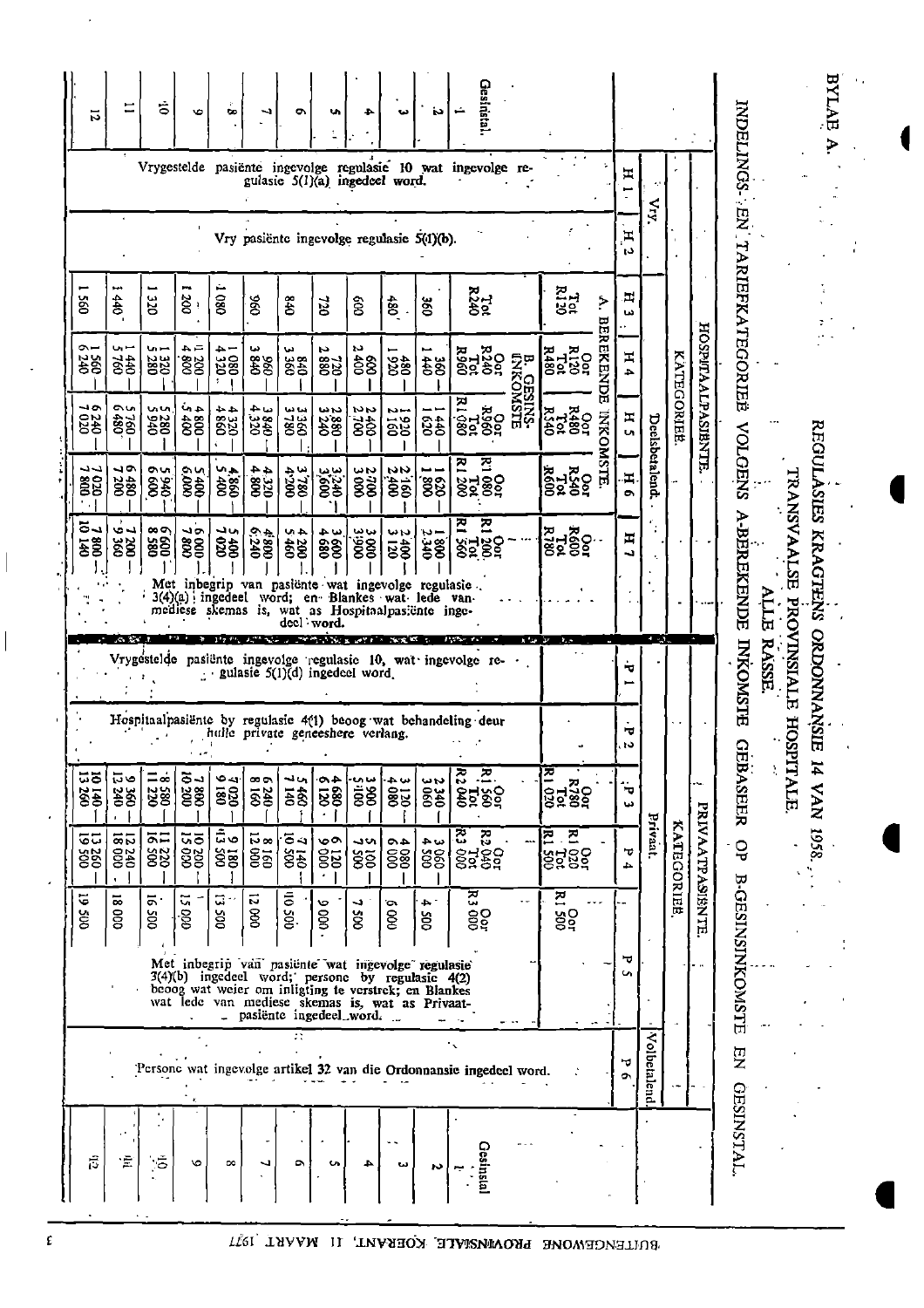.

a

.

•

## SCHEDULE B. **REGULATIONS UNDER ORDINANCE 14 OF 1958.**

#### • - TRANSVAAL PROVINCIAL HOSPITALS.

TARIFFS OF FEES.

|                                                                                         |                             |                                                           |                    |                    |                   | ALL RACES.         |                   |                |                |                |                |                    | Full-paying.        |               |
|-----------------------------------------------------------------------------------------|-----------------------------|-----------------------------------------------------------|--------------------|--------------------|-------------------|--------------------|-------------------|----------------|----------------|----------------|----------------|--------------------|---------------------|---------------|
|                                                                                         |                             |                                                           |                    |                    |                   | <b>CATEGORIES</b>  |                   |                |                |                |                |                    | Whites              | Non           |
| A.                                                                                      |                             | Free.                                                     |                    |                    | Part-paying.      |                    |                   |                |                | Private.       |                |                    |                     | <b>Whites</b> |
|                                                                                         | H <sub>1</sub>              | H <sub>2</sub>                                            | H <sub>3</sub>     | H 4                | H <sub>5</sub>    | H 6                | H <sub>7</sub>    | P <sub>1</sub> | P <sub>2</sub> | P <sub>3</sub> | P <sub>4</sub> | P 5                | P <sub>6</sub>      | $P_6$         |
| 1. In-Patients:.                                                                        |                             |                                                           |                    |                    |                   |                    |                   |                |                |                |                |                    |                     |               |
| (1) White persons who are members of<br>medical schemes                                 |                             |                                                           |                    |                    |                   |                    |                   |                |                |                |                |                    |                     |               |
| Per day the notation and the mean of                                                    |                             |                                                           |                    |                    |                   | .                  | R6,00             | .              | .              |                |                | R <sub>14.00</sub> | R <sub>25.00</sub>  |               |
| (2) Other: $\therefore$                                                                 |                             |                                                           |                    |                    |                   |                    |                   |                |                |                |                |                    |                     |               |
| (a) Per day $\ldots$                                                                    | --                          |                                                           | $\rightarrow$      | $-$                | R2,00             | <b>R4,00</b>       | R6.00             | –              | R7,00          | R8,00          | R10,00         | R14,00             | R <sub>25</sub> ,00 | R15,00        |
| (b) Per admission                                                                       |                             |                                                           | R1,00              | R <sub>2</sub> ,00 |                   |                    |                   |                |                |                |                | $-$ .              | <u>، ت</u>          |               |
| 2. Out-Patients and Emergency Cases:<br>Per attendance:                                 |                             |                                                           | $\pmb{\cdot}$      |                    |                   |                    |                   |                |                |                |                |                    |                     |               |
| Proviso: Part-paying out-patients who                                                   |                             |                                                           |                    | $\bullet$          |                   |                    |                   |                |                |                |                |                    |                     |               |
| are not exempted patients in terms of regulation 10, and not members of                 |                             |                                                           |                    |                    |                   |                    |                   |                |                |                |                |                    |                     |               |
| medical schemes, pay for a miximum                                                      |                             |                                                           |                    |                    |                   |                    |                   |                |                |                |                |                    |                     |               |
| of five attendances per month.                                                          | $\mathcal{A}$               |                                                           |                    |                    |                   |                    |                   |                |                |                |                |                    |                     |               |
| (1) White persons who are members                                                       |                             |                                                           |                    |                    |                   |                    | R <sub>1,00</sub> |                |                |                |                | R5,00              | R8.00               |               |
|                                                                                         | -                           |                                                           | R <sub>1,00</sub>  | R1,00              | R1,00             | R1,00              | R'1,00            |                | R 5.00         | R5,00          | R5.00          | R5,00              | R8,00               | R6,00         |
| 3. Maternity Cases:                                                                     |                             |                                                           |                    |                    |                   |                    |                   |                |                |                |                |                    |                     |               |
| (1) Confinement in hospital:                                                            | $\mathcal{L}^{\mathcal{A}}$ |                                                           |                    |                    |                   |                    |                   |                |                |                |                |                    |                     |               |
|                                                                                         | $\mathbf{r}$                |                                                           |                    |                    |                   |                    |                   |                |                |                |                |                    |                     |               |
| (a) White persons who are mem-<br>bers of medical schemes (with<br>maternity benefits): |                             | $\mathbf{r}$                                              |                    |                    |                   |                    |                   |                |                |                |                |                    |                     |               |
|                                                                                         |                             |                                                           |                    |                    |                   |                    | R6,00             |                | .              |                | .              | R14.00             | R <sub>25.00</sub>  |               |
| (b) Other:                                                                              |                             |                                                           |                    |                    |                   |                    |                   |                |                |                |                |                    |                     |               |
| (i) Per day (mother and baby)                                                           | —.<br>$\sim$                |                                                           | $-$                |                    | R <sub>2,00</sub> | R4,00              | R6,00             | --             | R7,00          | R8,00          | R10,00         | R14,00             | R <sub>25,00</sub>  | R15,00        |
| (ii) Per confinement (mother<br>and baby)                                               | $\overline{\phantom{0}}$    | خب                                                        | R <sub>10.00</sub> | R <sub>10,00</sub> |                   |                    |                   |                |                |                |                |                    |                     |               |
| (2) Confinement at home:                                                                |                             |                                                           |                    |                    |                   |                    |                   |                |                |                |                |                    |                     |               |
| Ante-natal treatment, home-nursing<br>during confinement and post-natal<br>treatment:   | $\sim$                      | $\mathcal{F}^{\mathcal{F}}_{\mathcal{F}^{\mathcal{F}}}$ . |                    |                    |                   |                    |                   |                |                |                |                |                    |                     |               |
| (a) White persons who are mem-<br>bers of medical schemes (with                         |                             |                                                           |                    |                    |                   |                    | R30,00            |                |                |                |                |                    |                     |               |
|                                                                                         |                             |                                                           | R10,00             | R10,00             | R12,00            | R <sub>18,00</sub> | R30,00            |                |                |                |                |                    |                     |               |
| 4. Additional Charges:                                                                  |                             |                                                           |                    |                    |                   | уÑ.                |                   |                | Cost           | Cost           | Cost           | Cost               | Cost                | Cost          |
| Supply of orthopaedic and surgical ap-<br>pliances (in-patients and out-patients)       |                             |                                                           |                    |                    |                   |                    |                   |                | $+20\%$        | $+20\%$        | $+20%$         | $+20%$             | $+20%$              | $+20%$        |

a ak

a